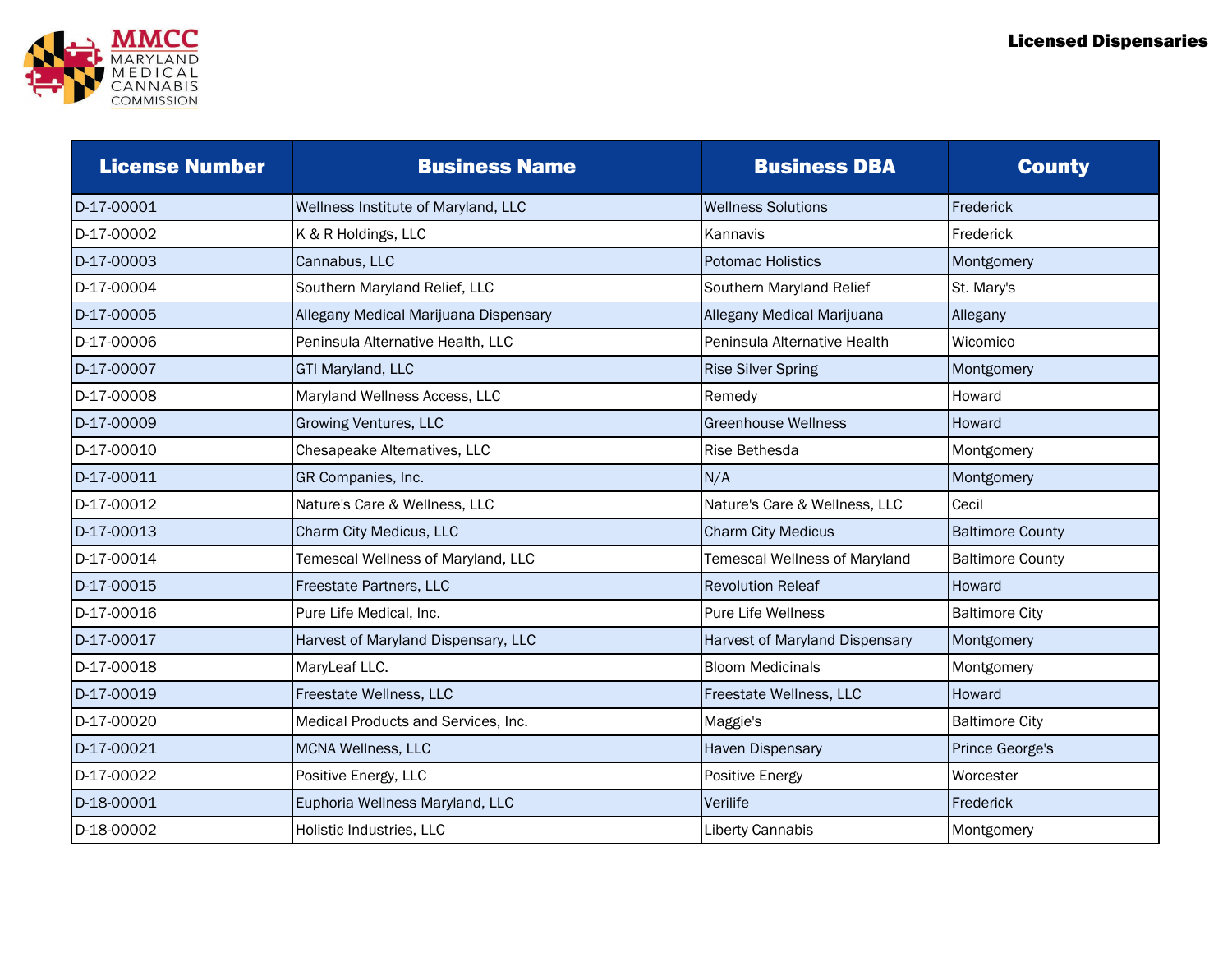

| D-18-00003 | GPD, LLC                                                     | <b>Green Point Wellness</b>         | Anne Arundel            |
|------------|--------------------------------------------------------------|-------------------------------------|-------------------------|
| D-18-00004 | Altpharm, LLC                                                | Altpharm                            | Prince George's         |
| D-18-00005 | <b>Hippocratic Growth, LLC</b>                               | Ash + Ember                         | Queen Anne's            |
| D-18-00006 | PharmKent, LLC                                               | Pharmkent                           | Cecil                   |
| D-18-00007 | G & J Pharmaceuticals, LLC                                   | <b>Greenwave Maryland</b>           | Calvert                 |
| D-18-00008 | Herbiculture, Inc.                                           | Herbiculture                        | Montgomery              |
| D-18-00009 | Curaleaf MD, LLC                                             | Curaleaf MD, LLC                    | <b>Baltimore County</b> |
| D-18-00010 | Trilogy Wellness of Maryland, LLC                            | <b>Trilogy Wellness of Maryland</b> | Howard                  |
| D-18-00011 | Hallaway, LLC                                                | <b>Starbuds Baltimore</b>           | <b>Baltimore City</b>   |
| D-18-00012 | Curio Dispensary BC, LLC                                     | <b>Curio Wellness</b>               | <b>Baltimore County</b> |
| D-18-00013 | OC Botanicals, LLC                                           | Hi-Tide                             | Worcester               |
| D-18-00014 | HMS Health, LLC                                              | Zenity Wellness                     | Montgomery              |
| D-18-00015 | <b>CWS LLC</b>                                               | <b>Your Farmacy</b>                 | <b>Baltimore County</b> |
| D-18-00016 | Three Creeks Dispensary                                      | Zen Leaf Waldorf                    | Charles                 |
| D-18-00017 | Chesapeake Apothecary, LLC                                   | <b>Chesapeake Apotheracy</b>        | <b>Charles</b>          |
| D-18-00018 | CannaMD, LLC                                                 | ReLeaf Shop                         | <b>Baltimore City</b>   |
| D-18-00019 | Culta, LLC                                                   | Culta                               | <b>Baltimore City</b>   |
| D-18-00020 | M2C2, LLC                                                    | HerbaFi                             | Montgomery              |
| D-18-00021 | Meshow, LLC                                                  | Rise Joppa                          | Harford                 |
| D-18-00022 | Peake ReLeaf, LLC                                            | Peake ReLeaf                        | Montgomery              |
| D-18-00023 | Dispensary Works, LLC                                        | <b>Dispensary Works</b>             | Charles                 |
| D-18-00024 | Our Community wellness and Compassionate Care Center,<br>Ino | Medleaf                             | Prince George's         |
| D-18-00025 | <b>AGG Wellness LLC</b>                                      | <b>ZEN Leaf Towson</b>              | <b>Baltimore County</b> |
| D-18-00026 | <b>Chesapeake Health Sciences</b>                            | Oceans Dispensary                   | <b>Baltimore County</b> |
| D-18-00027 | Truelieve MD Dispensary 1, LLC                               | Truelieve (eff 11/18/21)            | <b>Baltimore County</b> |
| D-18-00028 | Blair Wellness Center, LLC                                   | <b>Blair Wellness Center</b>        | <b>Baltimore City</b>   |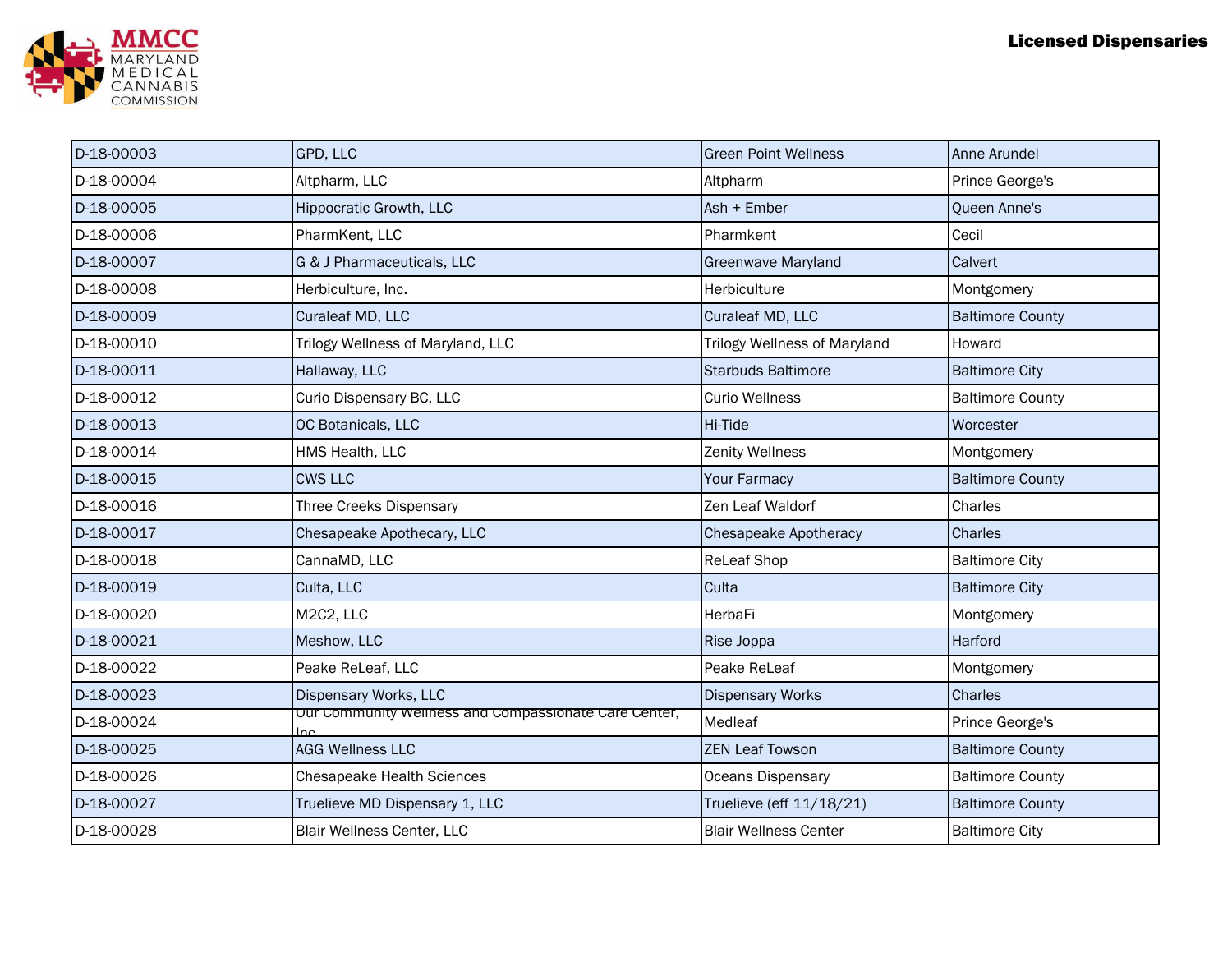

| D-18-00029 | <b>Blue Mountain Care, LLC</b>                   | <b>True Wellness Aberdeen</b>      | Harford                 |
|------------|--------------------------------------------------|------------------------------------|-------------------------|
| D-18-00030 | Budding Rose, Inc                                | <b>Health For Life Bethesda</b>    | Montgomery              |
| D-18-00031 | Chesacanna, Inc                                  | Chesacanna                         | <b>Baltimore County</b> |
| D-18-00032 | GreenLabs, Inc                                   | Greenlabs                          | <b>Baltimore City</b>   |
| D-18-00033 | Baltimore41, LLC                                 | Storehouse                         | <b>Baltimore City</b>   |
| D-18-00034 | MI Health, LLC                                   | <b>Curaleaf Gaithersburg</b>       | Montgomery              |
| D-18-00035 | Town Center Wellness, LLC                        | Verilife                           | Prince George's         |
| D-18-00036 | Cannavations MD, LLC                             | Kip                                | <b>Baltimore County</b> |
| D-18-00037 | CHA Enterprises, Inc                             | Mary and Main                      | Prince George's         |
| D-18-00038 | Farmalogics Health and Wellness, LLC             | Nature's Medicines                 | Howard                  |
| D-18-00039 | Greenmart of Maryland, LLC                       | <b>Health for Life Baltimore</b>   | <b>Baltimore County</b> |
| D-18-00040 | LMS Wellness, Benefit, LLC                       | Health for Life White Marsh        | <b>Baltimore County</b> |
| D-18-00041 | Evolution Wellness, LLC                          | Mana Supply Company                | Anne Arundel            |
| D-18-00042 | PharmaCann of MD, LLC                            | Verilife                           | Montgomery              |
| D-18-00043 | Maryland Medicinal Research & Caring, LLC (MMRC) | The Botanist                       | <b>Baltimore County</b> |
| D-18-00044 | Premium Medicine of Maryland, LLC                | <b>Mission Glenmont Dispensary</b> | Montgomery              |
| D-18-00045 | Four Green Fields, LLC                           | Four Green Fields                  | Harford                 |
| D-18-00046 | The Apothecary, LLC                              | The Apothecary, LLC                | Allegany                |
| D-18-00047 | Wright Wellness Group, LLC                       | Salvera                            | Prince George's         |
| D-18-00048 | JOVA Wellness Center, LLC                        | Jova Wellness Center               | Prince George's         |
| D-18-00049 | Tilstar, LLC                                     | <b>Sunburst Pharm</b>              | Dorchester              |
| D-19-00001 | B1 Earthgroup, LLC                               | <b>Sweetspot Dispensary</b>        | Montgomery              |
| D-19-00002 | <b>Advanced Alternative Therapies</b>            | <b>Gold Leaf</b>                   | Anne Arundel            |
| D-19-00003 | Blu Pharms, LLC                                  | <b>True Wellness Laurel</b>        | Prince George's         |
| D-19-00004 | Blue Ridge Wellness, LLC                         | <b>Blue Ridge Wellness</b>         | <b>Baltimore County</b> |
| D-19-00005 | Chesapeake Integrated Health Institute, LLC      | <b>Ethos Cannabis</b>              | <b>Baltimore City</b>   |
|            |                                                  |                                    |                         |